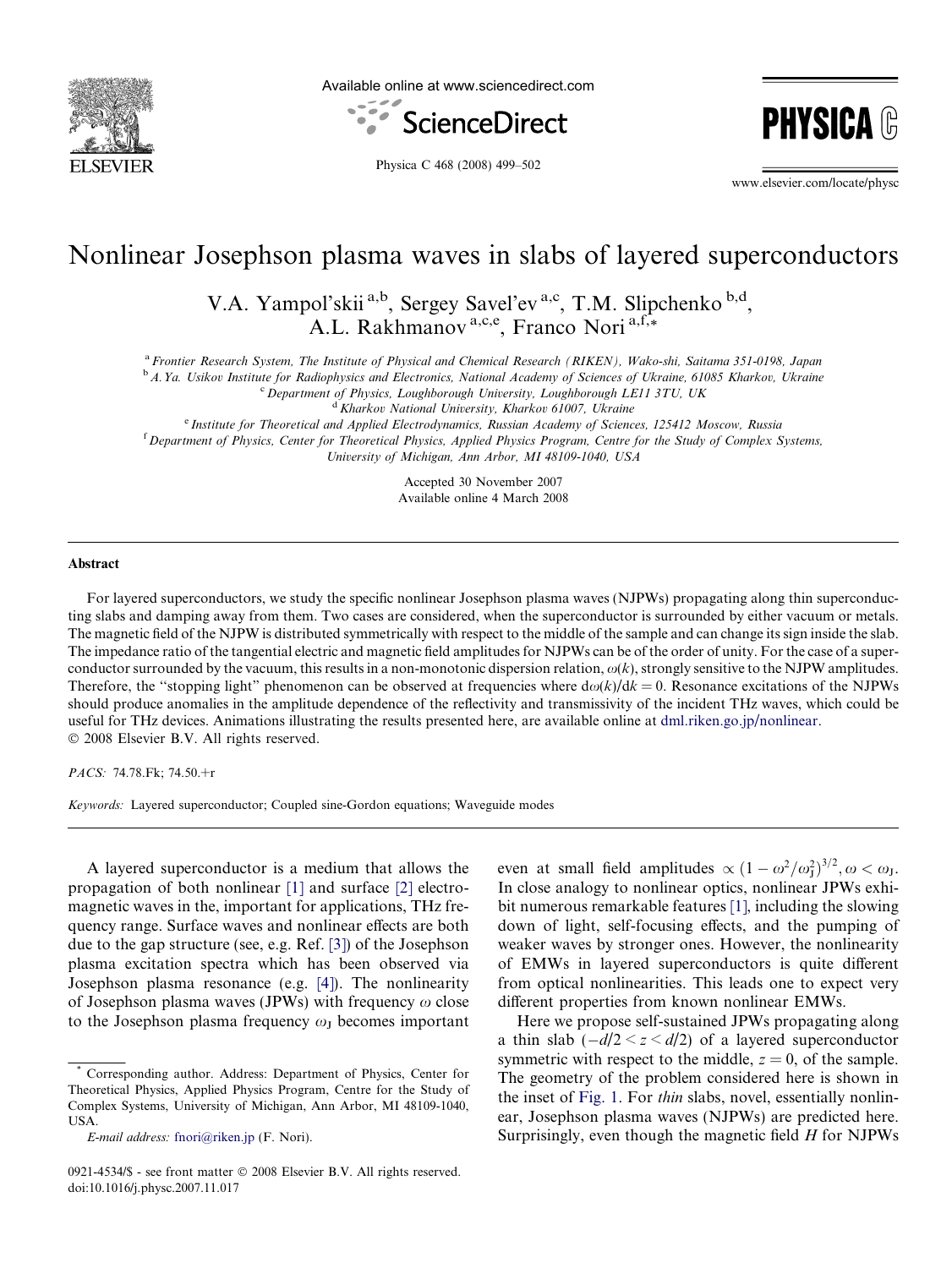<span id="page-1-0"></span>

Fig. 1. Phase diagram of  $a'$  versus a. The blue dashed and red solid trajectories  $a'(a)$  describe the symmetric strongly NJPWs in a superconducting slab surrounded by the vacuum (blue dashed) and metals (red solid), respectively. Moving along the trajectories between the solid circles corresponds to the change of coordinate z inside the sample  $(-d/2 \lt z \lt d/2)$ . The inset shows the geometry of the problem. (For interpretation of the references to colour in this figure legend, the reader is referred to the web version of this article.)

can be very small, the electric field  $E$  remains strong. In addition, the magnetic field of the NJPW at the sample surface can be much weaker than the one in the middle of the slab. For this case, the wave amplitude significantly affects the dispersion properties of the NJPWs. The non-monotonic dispersion relation,  $\omega(k)$ , results in the stop-light phenomenon,  $\partial \omega(k,H)/\partial k = 0$ , controlled by the magnetic field amplitude H. Note that NJPWs can exist in a superconducting slab either embedded inside a dielectric or surrounded by a vacuum. In the case of high enough wave amplitudes, the nonlinear waves can also propagate in a superconductor surrounded by metal plates. This case is considered here as well.

The NJPWs predicted here could be experimentally observed via resonance anomalies in the amplitude dependence of the reflectivity and transmissivity of the incident THz waves.

### 1. Model and phase trajectories of NJPWs

The Maxwell equations for EMWs in vacuum  $(z > d/2)$ determine the distributions of the magnetic and electric fields,  $H(x, z > d/2, t)$ , and  $E_z(x, z > d/2, t) \propto \exp \{-q_v(z - t)\}$  $d/2$ }cos( $kx - \omega t$ ); also,  $E_x(x, z > d/2, t) \propto \exp(-q_v(z$  $d/2$ )}sin( $kx - \omega t$ ), with the spatial decrement  $q_v =$  $(k^2 - \omega^2/c^2)^{1/2}$ . The impedance ratio,

$$
Z_{\text{vac}} = \frac{E_x(z = d/2)}{H(z = d/2)} = -\left(\frac{c^2 k^2}{\omega^2 - 1}\right)^{1/2} \tag{1}
$$

should match the one obtained for the superconducting slab at the interface  $z = d/2$ . As for the electromagnetic field at  $z \leq 0$ , we only consider symmetric and antisymmetric solutions with respect to the middle of the sample  $z = 0$ .

Inside a layered superconductor, the magnetic and electric fields are determined by the gauge-invariant interlayer phase difference  $\varphi$ . We consider nonlinear JPWs with  $|\varphi| \ll 1$ , when the Josephson current  $J_c \sin \varphi$  can be approximated by  $J_c(\varphi - \varphi^3/6)$ . In other words, we consider waves, excluding soliton or vortex-like solutions. In the continuum limit, the coupled sine-Gordon equations [\[5\]](#page-3-0) for the gaugeinvariant phase difference  $\varphi$  reduce to

$$
\left(1 - \lambda_{ab}^2 \frac{\partial^2}{\partial z^2}\right) \left[\frac{1}{\omega_1^2} \frac{\partial^2 \varphi}{\partial t^2} + \varphi - \frac{\varphi^3}{6}\right] - \lambda_c^2 \frac{\partial^2 \varphi}{\partial x^2} = 0.
$$
 (2)

Here we omit the relaxation terms related to the quasiparticle currents. The spatial scales,  $\lambda_{ab}$  and  $\lambda_c$ , are the in-plane and c-axis London penetration depths. As was shown in Ref. [\[1\],](#page-3-0) the nonlinearity plays a crucial role in wave propagation when  $(1 - \Omega^2) \ll 1$ ,  $\Omega = \omega/\omega_J$ , since  $\varphi^3$  is of the same order as  $\omega_j^{-2} \partial^2 \varphi / \partial t^2 + \varphi$ . Below we focus on this frequency range.

We seek a solution of Eq. (2) in the form:  $\varphi(x, z, t) \approx$  $A(z)$ sin( $kx - \omega t$ ). Substituting the last equation into Eq. (2) and introducing the dimensionless variables,  $a = A/$  $(1 - \Omega^2)^{1/2}$ ,  $\kappa = \lambda_c k/(1 - \Omega^2)^{1/2}$ ,  $\xi = \kappa z/\lambda_{ab}$ , we derive the equation for the amplitude  $a(\xi)$ 

$$
\[1 - \kappa^2 \frac{d^2}{d\xi^2}\] \left(a - \frac{a^3}{8}\right) + \kappa^2 a = 0. \tag{3}
$$

Here, the nonlinear term  $\varphi^3$  was replaced by  $\varphi^3 = (3/2)$  $4) A^{3} \sin(kx - \omega t)$ . Higher harmonics  $(2n + 1)\omega$  determine an additional damping mechanism related to the radiation friction of the NJPWs, which we do not study here. The amplitudes of these harmonics generated by  $\varphi^3$  (as well the higher-order terms in the expansion of  $\sin \varphi$  in Eq. (2)) decay as  $\propto (1 - \Omega^2)^{n+1/2}$  and can be omitted in the main approximation, when expanding on  $(1 - \Omega^2) \ll 1$ [\[1,6\].](#page-3-0)

For symmetric solutions we use the boundary condition  $a'(0) = 0$  in the middle of the sample. The electromagnetic fields are related to  $a(\xi)$  as follows:

$$
H(z) = -H_0(1 - \Omega^2)h(\xi)/\kappa, \quad h(\xi) = a(\xi) - a^3(\xi)/8, \quad (4)
$$
  
\n
$$
E_x(z) = H_0 \frac{\lambda_{ab}\Omega}{\sqrt{\epsilon}\lambda_c} (1 - \Omega^2)h'(\xi),
$$
  
\n
$$
E_z(z) = H_0 \frac{\Omega}{\sqrt{\epsilon}} (1 - \Omega^2)^{1/2} a(\xi).
$$
 (5)

Here, prime denotes  $d/d\xi$ , the scale of the magnetic field is  $H_0 = \Phi_0/2\pi s \lambda_c$ ,  $\Phi_0$  is the flux quantum, s is the interlayer spacing, and  $\epsilon$  is the interlayer dielectric constant. The matching of the impedance (continuity of  $E_x(z)$  and  $H(z)$ ) at the sample surface  $z = d/2$  results in the dispersion relation of the NJPWs: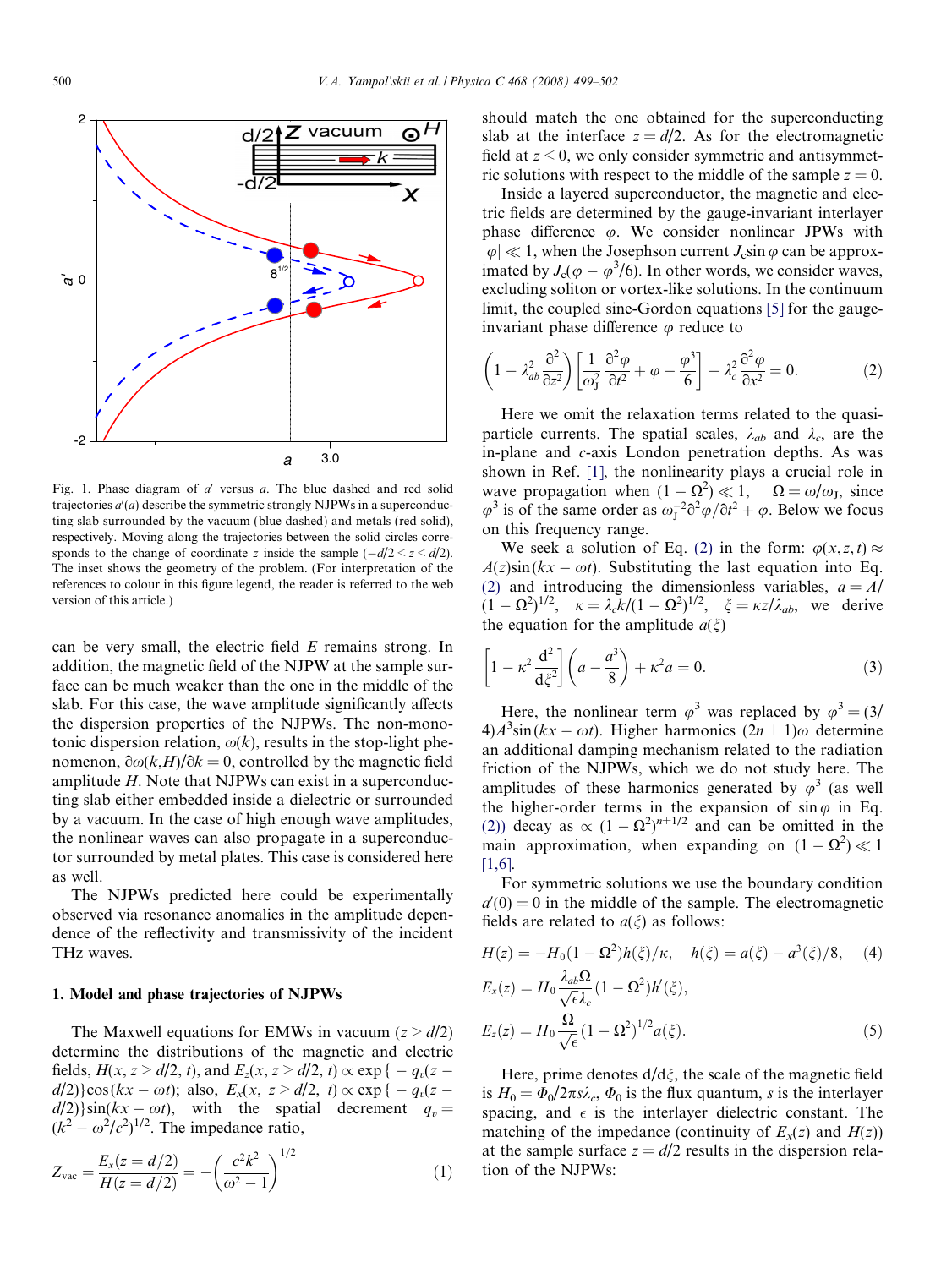$$
Z_{\rm vac} = \frac{\lambda_{ab}}{\sqrt{\epsilon}\lambda_c} \Omega \kappa f_s(\Omega, \kappa, H/H_0)
$$
\n(6)

with  $Z_{\text{vac}}$  given by Eq. [\(1\).](#page-1-0) The factor  $f_s = h'/h(\xi = \kappa d/2\lambda_{ab})$ provides the amplitude dependence to the spectrum of the self-sustained waves. This factor has to be obtained by solving Eq. [\(3\).](#page-1-0)

The decay of the wave in vacuum  $(kc > \omega)$ , which is the necessary condition for waveguide modes (or NJPWs), implies the inequality  $\kappa \gg 1$ , at small  $1 - \Omega^2$ . In this limit, Eq. [\(3\)](#page-1-0) yields  $(a')^2 = -4/3 + G(8 - 3a^2)^{-2}$ . The curves  $a'(a)$ corresponding to waveguide modes is shown in [Fig. 1.](#page-1-0) Solid circles mark the sample boundaries, while open circles indicate the middle of the slab, arrows show the direction of motion along the trajectories when  $\xi$  increases. In order to match the vacuum-superconductor boundary conditions, the starting and ending points of the trajectories Should be within the interval from  $-2\sqrt{2}$  to  $2\sqrt{2}$ .

### 2. Symmetric strong-amplitude NJPWs

The function  $f_s$  in Eq. [\(6\)](#page-1-0) describing the deviation of the spectrum of the NJPWs from the "vacuum light line", has a very complicated structure with asymptotics:  $f_s \propto \kappa d/$  $h_s \lambda_{ab}$  for  $\kappa^2 d^2 / \lambda_{ab}^2 \ll 1 - h_s$  and  $f_s \propto \kappa^2 \hat{d}^2 / h_s \lambda_{ab}$  for  $\kappa d/2$  $\lambda_{ab} \gg 1$ . This allows to construct a simple interpolation of the dispersion relation

$$
1 - \Omega^2 = \frac{d^2}{3\epsilon \lambda_{ab}^2} \left[ \left( \frac{H}{H_t} \right)^2 \left( 1 - \frac{\omega_j^2}{c^2 k^2} \right) - \frac{c^2 k^2}{4\omega_j^2} \right]
$$
(7)

where the threshold amplitude  $H_t \approx 0.8H_0 d^2/(\epsilon^{3/2} \lambda_{ab}^2 \lambda_c^2)$ defines the lowest value of the magnetic field amplitude at the sample surface: at lower fields the predicted NJPWs do not exist. The interpolation formulae Eq. (7) is in perfect agreement with numerical results (see Fig. 2) obtained by the integration of Eq. [\(3\).](#page-1-0)

The spectrum of the strong-amplitude NJPWs is nonmonotonic (Fig. 2) and  $\Omega(k)$  reaches the minimal value at  $k = (\omega_J/c)(2H/H_t)^{1/2}$ . Thus, the stop-light phenomenon,  $\partial \omega(k, H)/\partial k = 0$ , occurs in the THz superconducting waveguide. This stop-light effect can be easily controlled by the magnetic field amplitude.

Note that the impedance ratio  $E_x(z = d/2)/H(z = d/2)$  at the boundary of the superconductor changes its sign at the boundary of the superconductor changes its sign at  $|a| = 2\sqrt{2}$ . This means that the NJPWs with high enough amplitudes cannot propagate in the superconducting slab placed in the vacuum or a dielectric. However, nonlinear placed in the vacuum or a dielectric. However, nonlinear<br>waves with  $|a(z = d/2)| > 2\sqrt{2}$  can exist if the superconducting slab is surrounded by metals. Indeed, the impedance ratio  $Z_{\text{met}} = E_x(z = d/2)/H(z = d/2) \approx \omega/\omega_p$  for metals, contrary to the vacuum and dielectrics, is positive. Here  $\omega_p$ is the plasma frequency of a metal occupying the region  $|z| > d/2$ . The dispersion curve for such waves is described by the same formula, Eq. [\(6\)](#page-1-0), as for the superconductor surrounded by the vacuum, where  $Z_{\text{vac}}$  should be changed by  $Z_{\text{met}}$ . Fig. 2 shows this spectrum for a superconducting slab



Fig. 2. Dispersion relation,  $\Omega(Q = ck/\omega_J)$ , for the strongly nonlinear waveguide mode: the solid red squares present the result of the numerical integration of Eq. [\(3\);](#page-1-0) the dashed black line is obtained by the interpolation formula (7). The simulations and interpolation perfectly coincide. Here we use the following set of parameters:  $d/\lambda_{ab} = 0.3$ ,  $\lambda_{c}/$  $\lambda_{ab} = 200$ ,  $\varepsilon = 16$ ,  $H/H_0 = 1.5 \cdot 10^{-5}$ . Inset: dispersion curve for the NJPWs in a superconducting slab surrounded by semimetals with  $\omega_p = 6 \times 10^{13} \text{ s}^{-1}$ , other parameters are  $d/\lambda_{ab} = 0.3$ ,  $\varepsilon = 15$ , and  $\omega_J = 2 \times 10^{12} \text{ s}^{-1}$  at  $H(d/2)/H_0 = 2 \times 10^{-6}$ . (For interpretation of the references to colour in this figure legend, the reader is referred to the web version of this article.)

surrounded by semimetals. Note that the spectrum is now monotonic prohibiting the stop-light effect.

## 3. Conclusions

We predict the existence of strongly nonlinear symmetric waveguide modes, which propagate in a thin slab of a layered superconductor, and decay fast enough away from it, into either the vacuum or a metal. The spectrum of strongly nonlinear symmetric waveguide modes is nonmonotonic, resulting in a "stop-light" effect controlled by the magnetic field intensity. These nonlinear self-sustained waveguide modes could be observed via amplitude and angular anomalies in the reflectivity, transmissivity, and absorptivity of incident THz electromagnetic waves. The predicted THz modes could be potentially useful for the design of THz waveguides, detectors, filters, and other THz devices [\[7\].](#page-3-0)

#### Acknowledgements

We acknowledge partial support from the NSA, LPS, ARO, NSF Grant No. EIA-0130383, JSPS-RFBR No. 06-02-91200, JSPC-CTC program and MEXT Grant-in-Aid No. 18740224. Also, support from EPSRC via No. EP/D072581/1, EP/F005482/1, and European Science Foundation network programme ''Arrays of Quantum Dots and Josephson Junctions".